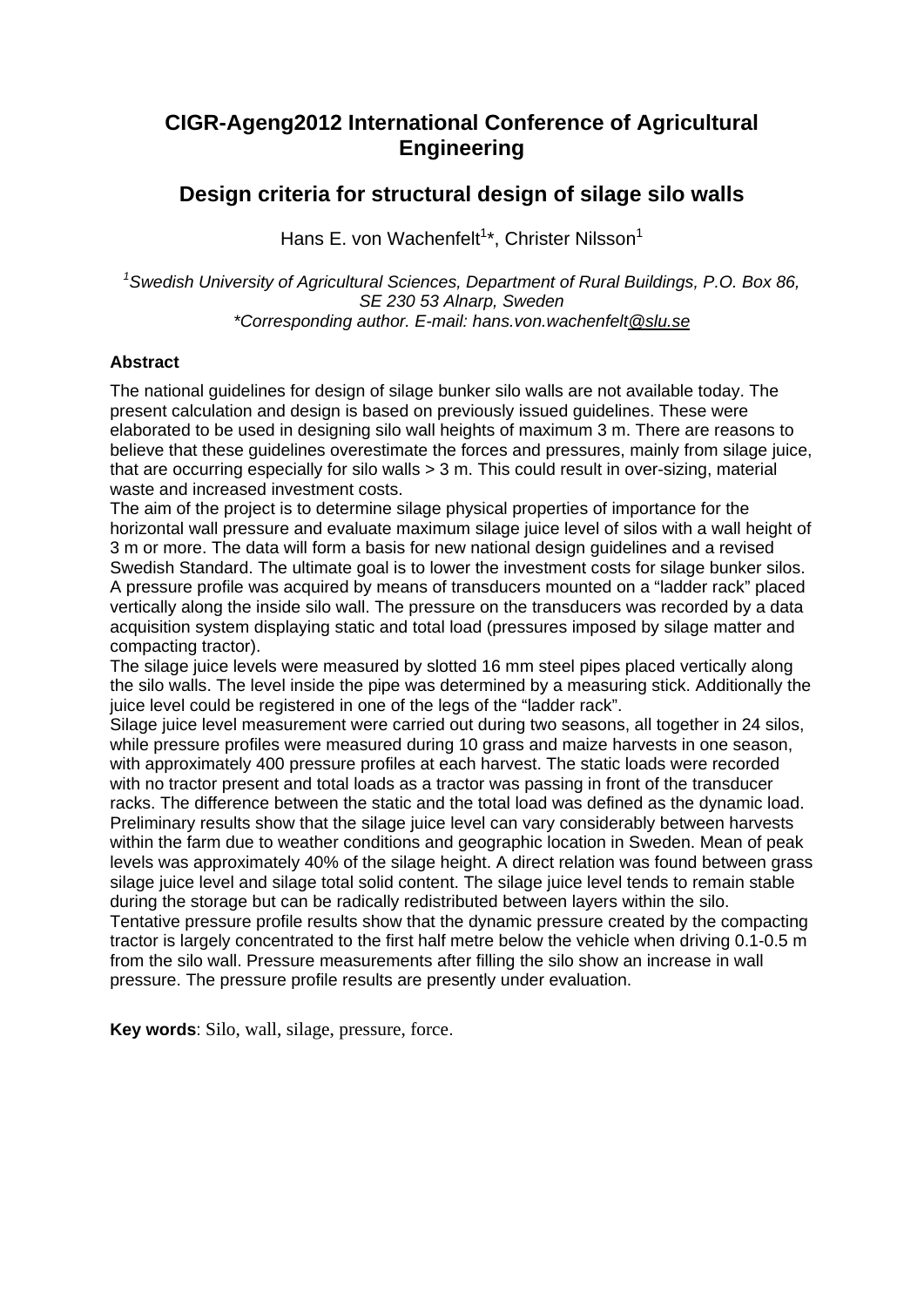## **1. Introduction**

#### 1.1. Background

The farmer interest in growing feed for cattle is increasing. Locally produced fodder can decrease the amount of transportation and with it the climate footprint. A large part of the fodder used in milk and beef producing units are stored in horizontal silos (bunker silos) as silage, based on grass and maize. A typical bunker silo contains a silo bottom of concrete with walls of locally cast concrete, concrete elements or by wood. The silo wall height has traditionally been 2-3 meter. During the last years it has been more popular to build silo walls of 4 meter. The trend is to make them even higher. The yearly investments in bunker silos in Swedish farming have more the doubled the last 10 years.

#### 1.2. Problem approach

The structural design of the silo walls has been based on the horizontal forces acting from the silage at silo filling and from the silage as it is stored in the silo. Furthermore there are the loads from the compacting tractor as well as the hydro static load from the silage juice. The amount of the silage juice load is directly dependent on to what extent silage juice is going to be developed. This pressure against the silo wall will be the same as the water pressure derived if the same amount of water were present in the silo.

In designing the silo walls and its fitting to the silo concrete bottom, the decided level of silage juice will have a decisive impact on design and material amounts.

Previously design guidelines from the Swedish Board of Agriculture have been used but they are not applicable today (LALT, 1983; SJV, 1995). They were elaborated to be used in designing silo wall height of maximum 3 m. The present calculation and design is based on previously issued guidelines and are used until new guidelines are approved.

According to these guidelines, the silage wall design should take into account the load from silage and a silage juice level that will appear up to 1.5 m below the maximum filling height. The demand to assume this high silage juice level in bunker silo design is based on measurement conducted at silo fillings of bunker silos with 2 meter walls (Kangro, 1986). It can be questioned how sufficiently wide ranging these measurements have. The effect of this load has less importance at low wall heights. However, at wall heights of 4 meter or more the load surplus effect is substantial. Practical experience reveals that this surplus load of silage juice seems to be overestimated. Neither silage juice effluent amount points in that direction.



distance below the silage surface and the horizontal axis  $(P_h)$  the horizontal silo wall pressure that has been measured or is given in different guidelines.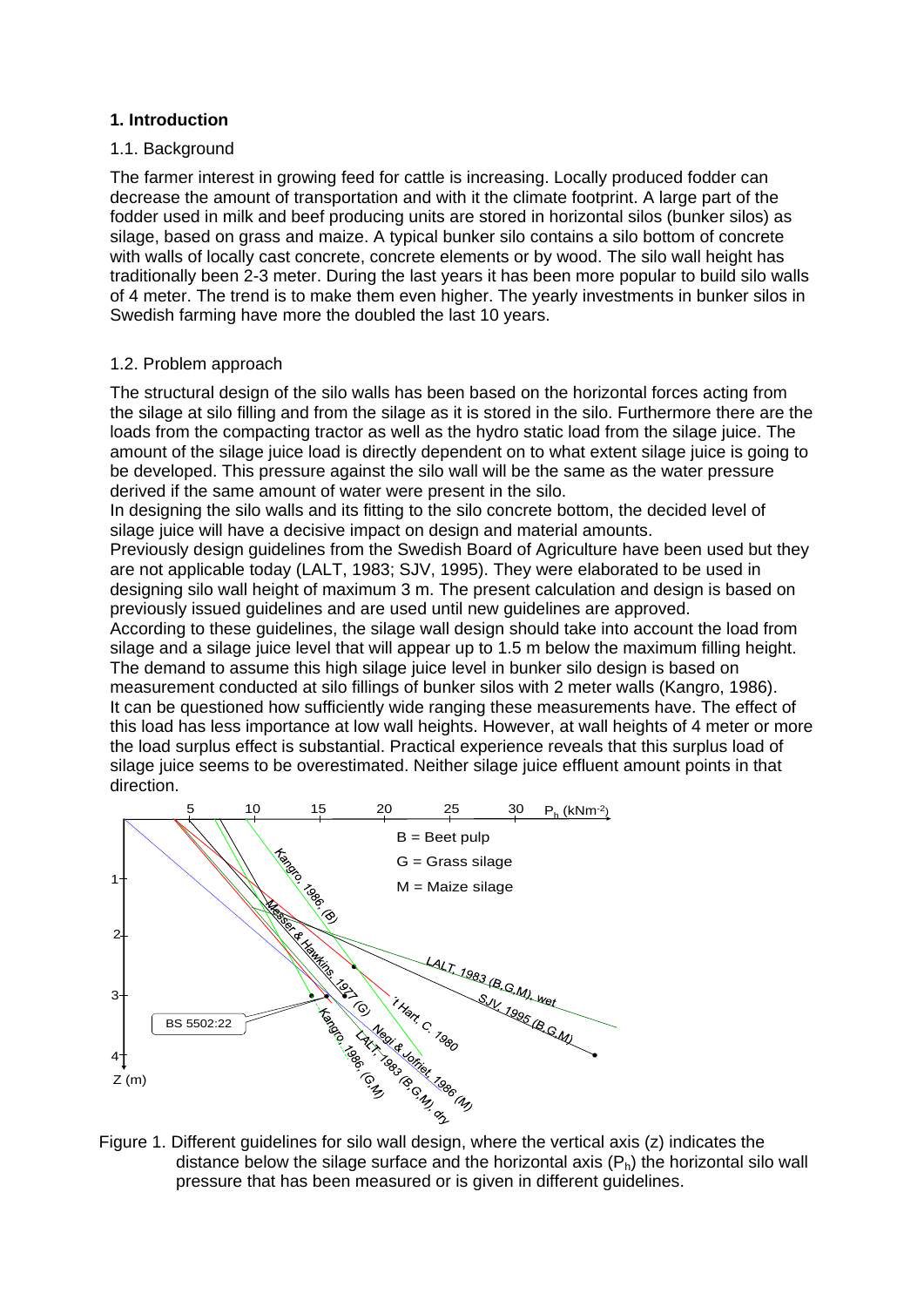Comparing design guidelines and scientific publications in a wider perspective (Gruyaert et al., 2007; SJV, 1995; Kangro, 1986; LALT, 1983; Martens, 1993; Negi & Jofriet, 1986; Nilsson, 1982; Van Nuffel et al., 2008) also show that the Swedish guidelines are based on extremely high silo wall loads. Furthermore it could be anticipated that the order of magnitude of the design loads are not the same, as we have other types of silage and heavier compacting tractors.

The result of the pilot study is summarised in Fig. 1. It can be concluded that the Swedish guidelines (SJV, 1995) provides higher silo wall load compared to foreign recommendations at silo wall heights of more than approx. 2 meter. For a silo all of 4 meter the design load is approx. doubled compared to what is recommended by other sources.

Presently there is an ongoing revision of the Swedish bunker silo standard, for which a new base of information is required.

There are reasons to believe that the old guidelines overestimate the forces and pressures, mainly from silage juice, that are occurring especially for silo walls of 3 m or more. This could result in oversizing, material waste and increased investment costs.

## 1.3. Aim and objectives

The objectives were to provide data support for guidelines on designing bunker silo walls and to obtain a safe product of storage economical for farmers.

The aim of the project was to determine silage physical properties of importance for the horizontal wall pressure and evaluate maximum silage juice level of silos with a wall height of 3 m or more. The data should form a basis for new national design guidelines and a revised Swedish Standard. The ultimate goal was to lower the investment costs for silage bunker silos. The hypothesis was that the present Swedish silo design guidelines overestimate the loads on silo walls from the silage and silage juice.

# **2. Material and methods**

## 2.1. Experimental design

The experimental part was carried out at commercial farms. The hydraulic pressure was determined by vertically placed steel pipes (silage juice level) and a measuring rack (horizontal pressure and silage juice level), Fig. 2. The measurements were made during silage filling and during a period of 2 months afterwards. By combining silage juice level and silage wall pressure measurements during a longer period of time after the silo filling, the changes in silo wall pressure over time could be observed. The measurements were conducted in 10 bunker silos with a silo wall height of 3 m or more. The silage was grass and maize silage.

In the investigation the following parameters were of priority. To give an explanation of horizontal pressure and silage juice level the compacting method and the compacting vehicle weight were recorded as well as silage dry matter (DM)-level and silage chopping length.





a) b) Figure 2. Placement of measuring points in silo for silage juice and measuring racks.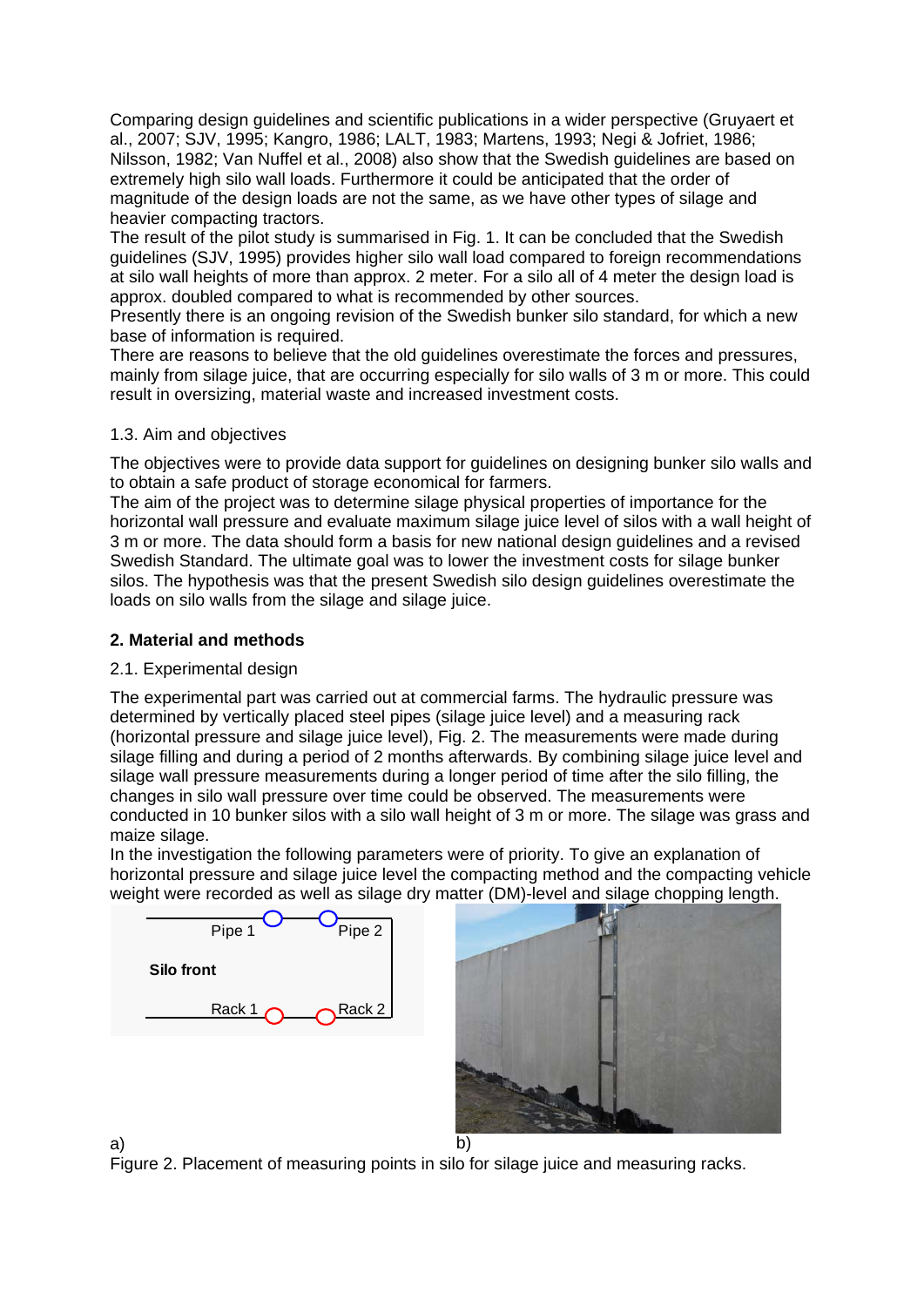### 2.2. Silo wall pressure measuring system

A measuring system, DataLink type NOS. DLK 900, Biometricts Ltd, UK, was used for measuring the horizontal silo wall pressure. It consisted of two connected measuring racks, with 4 load sensors on each rack, from the silo bottom to the silo top along the silo wall. The load sensors (TEKSCAN FSR A401) were sealed in plastic, had a thickness of less than 1 mm, glued and mounted water tight to the measuring rack at 1.0 meter intervals.

### 2.3. The measurements performance

The silage juice levels were measured by slotted 16 mm steel pipes placed vertically along the silo walls. The level inside the pipe was determined by a measuring stick reading. The silo wall pressure measurements were carried out on farms in south western part of Sweden. The measurements were conducted at 1:st to 4:th harvest of silage, where the major part was grass silage and some maize silage. Different climate conditions were covered through a geographic distribution of the farms.

With the vertically mounted sensors the static pressure towards the silo wall was recorded at different levels in the silo during the filling as well as after filling. The dynamic load down through the silage mass from the passing compacting tractor was recorded with replications in every sensor during the filling.

The silage was filled and compacted into the silo in layers of approx 0.25 m at a time spread over half of the silo surface. The compaction was done by driving track by track over the surface 2-4 times for each layer. A measurement series was executed for each layer of filling. During each measurement series hundreds of static load values were recorded as well as peak values from the compacting tractor at different distances from the silo wall and at different silage height above the load sensors resulting in silo wall pressure profiles, which contained sensor placement, silage height and wall distance for static and dynamic loads.

The recorded load from the passing compacting tractor was denoted total load  $(Q_{\text{tot}})$  and the recorded load with no tractor present the static load  $(Q<sub>stat</sub>)$ . The surcharge load from the compacting tractor ( $Q_{dyn}$ ) was then:  $Q_{dyn} = Q_{tot} - Q_{stat}$ 

## **3. Results**

Silage juice level measurement were carried out during two seasons, all together in 24 silos,



3a)



 b) Example of static wall pressure load profile against a 4 m high bunker silo wall at first grass arvest with DM 27% and 591 recorded measuremets from 7 sensors.

3b)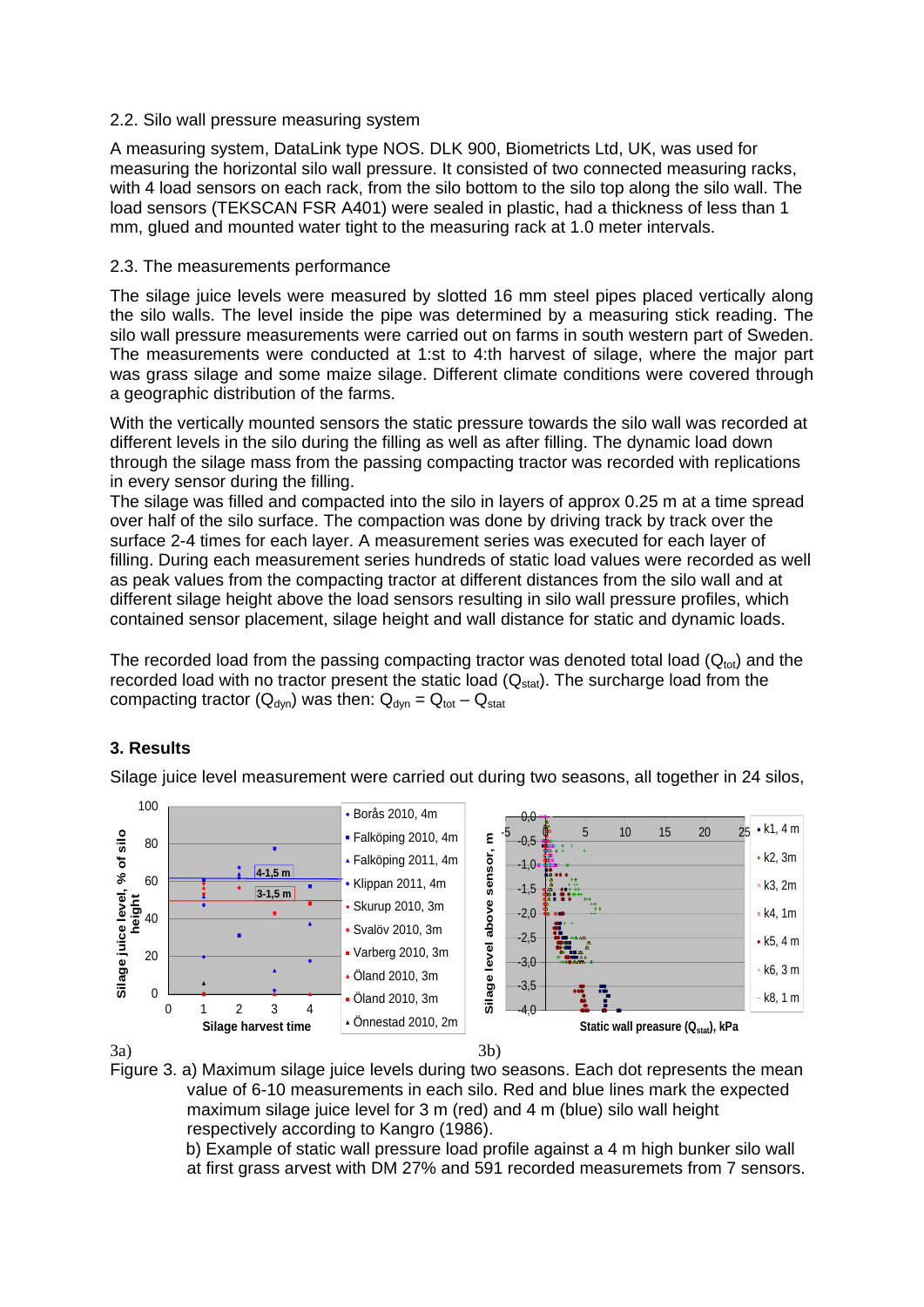while pressure profiles mainly were measured during 10 grass and maize harvests in one season, with approximately 400 pressure profiles at each harvest In five silos the silage juice level increased and was redistributed during the first 3 months after filling. The silage juice level remained at 90 % in the unopened silos.

The average silage juice level was 40% of the silo wall height. The highest level was 78%, recorded in one of 24 silos. The highest design juice level 1.5 m below the silage surface after filling according to Kangro (1986), was exceeded in 4 and 3 cases for 3 and 4 m high silos respectively. A direct relation was found between silage DM content and grass silage juice level, the higher DM the lower silage juice.



Figure 4. The surcharge load (Qdyn) from compacting tractor (11 ton) compiled from 3 silo measurements. Recorded values with vehicles passing 0.1 m from the silo wall at different heights above sensor location (m) are shown.

Tentative results showing a static wall pressure profile and the surcharge load from packing vehicle are illustrated in Fig 3b and Fig. 4. The static profile is resulting from silage mass and silage juice but no surcharge of silage juice is traceable in the profile at the filling. In this case silage juice level took 3 months to reach the maximum of 50% of the silo height. The surcharge from the packing vehicle had the greatest impact when driving 0.1 m from the silo wall within the first meter under the vehicle.

# **4. Discussion**

The silage juice level in the bunker silos differed largely over time and depended on several factors like DM, silo pressure and packing at filling, fibre type, silage chopping length and pre drying in field. The DM depends in turn on variety of grass/maize, maturation, fertilize, dew and precipitation (Stewart & McCullough, 1974). A close relation between grass silage juice level and silage DM content have been found in earlier studies (Bastiman, 1976; Sutter, 1955), which also was found in the present study. In this study the different DM levels at filling were a compromise between local weather situation at the time of harvest and the grass/maize maturation.

A high silage juice level remained within the silos during storage which is consistent with O'Donnell (1993) while no drainage system was present in the silos. The design guidelines based on measurement by Kangro (1986) does not seem relevant, while those studies did not cover measurements of silage juice levels after silo filling. On the other hand tentative result of pressure profiles and measurements several months afterwards does not show any traceable surcharge of silage juice in the profile.